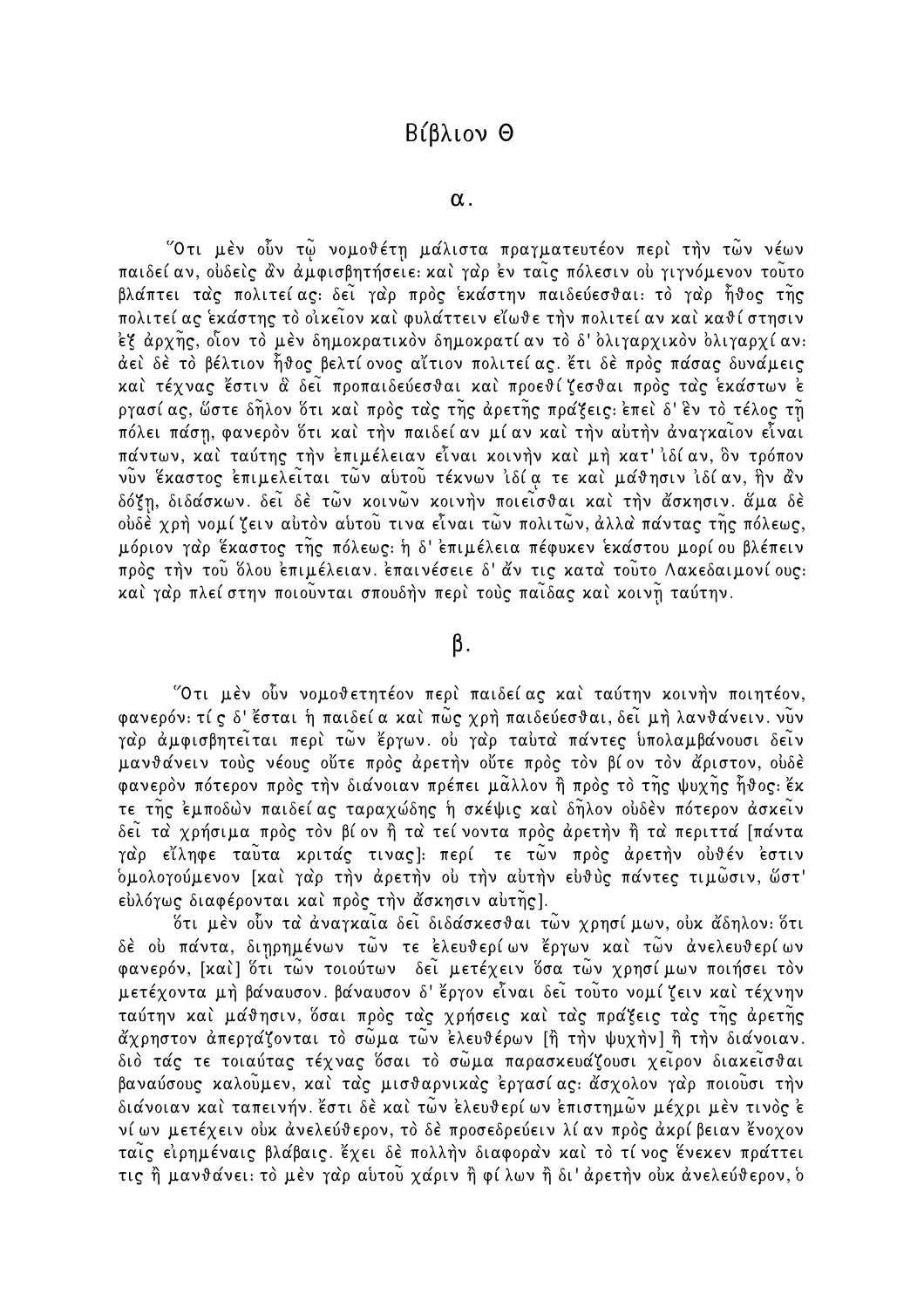δέ αύτό τούτο πράττων δι' άλλους πολλάκις θητικόν και δουλικόν δόξειεν άν πράττειν. αί μέν οὖν καταβεβλημέναι νὖν μαθήσεις, καθάπερ 'ελέχθη πρότερον, 'ε παμφοτερί ζουσιν.

"Έστι δὲ τέτταρα σχεδὸν ἃ παιδεύειν εἰώθασι, γράμματα καὶ γυμναστικὴν καί μουσικήν καί τέταρτον ένιοι γραφικήν, την μέν γραμματικήν καί γραφικήν ώς χρησίμους πρός τον βίον ούσας και πολυχρήστους, την δέ γυμναστικήν ώς συντεί νουσαν πρός άνδρεί αν: την δε μουσικήν ήδη διαπορήσειεν άν τις. νύν μεν γαρ ώς ηδονης χαριν οι πλείστοι μετέχουσιν αυτης: οι δ'εξ αρχης έταξαν εν παιδεί α δια το την φύσιν αύτην ζητείν, όπερ πολλάκις είρηται, μη μόνον άσχολεῖν ὀρθῶς ἀλλα καὶ σχολάζειν δύνασθαι καλῶς. αὕτη γαρ ἀρχὴ πάντων μία: καὶ πάλιν εἴπωμεν περὶ αὐτῆς. εἰ δ' ἄμφω μὲν δεἶ, μᾶλλον δὲ αἱρετὸν τὸ σχολάζειν της άσχολίας και τέλος, ζητητέον δ τι δει ποιούντας σχολάζειν.

Ου γαρ δη παίζοντας: τέλος γαρ αναγκαίον είναι του βίου την παιδιαν ημίν. εί δε τούτο άδύνατον, και μάλλον εν ταίς ασχολίαις χρηστέον ταίς παιδιαίς [ο γαρ πονών δείται της αναπαύσεως, η δε παιδια χαριν αναπαύσεώς ε στιν: τὸ δ' ἀσχολεῖν συμβαί νει μετα πόνου καὶ συντονί ας], δια τοῦτο δεῖ παιδιας εισάγεσθαι καιροφυλακούντας την χρήσιν, ώς προσάγοντας φαρμακεί ας χάριν. άνεσις γαρ ή τοιαύτη κίνησις της ψυχης, και δια την ηδονην αναπαυσις. το δε σχολάζειν έχειν αυτό δοκεί την ηδονήν και την ευδαιμονίαν και το ζην μακαρί ως. τούτο δ' ού τοις άσχολουσιν υπάρχει άλλα τοις σχολάζουσιν: δ μεν γαρ άσχολῶν ἕνεκα τινος ἀσχολεῖ τέλους ὡς οὐχ ὑπάρχοντος, ἡ δ' εὐδαιμονί α τέλος ἐ στίν, ἣν ού μετα λύπης άλλα μεθ' ἡδονῆς οἴονται πάντες εἶναι ταύτην μέντοι τὴν ἡδονὴν οὐκέτι τὴν αὐτὴν τιθέασιν, ἀλλα καθ' ἑαυτοὺς ἕκαστος καὶ τὴν ἕξιν τὴν αὑτῶν, ὁ δ' ἄριστος τὴν ἀρί στην καὶ τὴν ἀπὸ τῶν καλλί στων. ὥστε φανερὸν δτι δεί και προς την εν τη διαγωγη σχολην μανθάνειν άττα και παιδεύεσθαι, και ταύτα μέν τα παιδεύματα και ταύτας τας μαθήσεις εαυτών είναι χαριν, τας δε πρός τὴν ἀσχολί αν ὡς ἀναγκαί ας καὶ χάριν ἄλλων.

Διὸ καὶ τὴν μουσικὴν οἱ πρότερον εἰς παιδεί αν ἔταξαν οὐχ ὡς ἀναγκαἶον *[ούδέν γαρ έχει τοιούτον], ούδ' ως χρήσιμον [ώσπερ τα γράμματα πρός* χρηματισμόν και πρός οικονομίαν και πρός μάθησιν και πρός πολιτικας πράξεις πολλάς, δοκεί δέ και γραφική χρήσιμος είναι πρός το κρίνειν τα τῶν τεχνιτῶν έργα κάλλιον], ούδ' αὖ καθάπερ ή γυμναστική πρὸς υγί ειαν και άλκήν [ουδέτερον γαρ τούτων δρώμεν γιγνόμενον έκ της μουσικης]: λεί πεται τοί νυν προς την έν τη σχολη διαγωγήν, είς δπερ και φαίνονται παράγοντες αυτήν. ην γαρ οίονται διαγωγήν είναι των ελευθέρων, εν ταύτη τάττουσιν. διόπερ Όμηρος ούτως ε ποί ησεν "άλλ' οίον μέν έστι καλείν έπι δαίτα θαλεί ην", και ούτω προειπών ε τέρους τινας "οί καλέουσιν άοιδόν" φησίν, "δ κεν τέρπησιν άπαντας". και εν άλλοις δέ φησιν Όδυσσεύς ταύτην αρίστην εἶναι διαγωγήν, ὅταν εὐφραινομένων τῶν ἀνθρώπων "δαιτυμόνες δ'άνα δώματ' άκουα ζωνται άοιδοῦ ἥμενοι ξζεί ης". ὅτι μέν τοί νυν έστι παιδεί α τις ἣν ούχ ώς χρησί μην παιδευτέον τους υιείς ουδ' ώς άναγκαίαν άλλ' ώς 'ελευθέριον και καλήν, φανερόν 'εστιν: πότερον δέ μία τον άριθμὸν ἢ πλεί ους, καὶ τί νες αὗται καὶ πῶς, ὕστερον λεκτέον περὶ αὐτῶν. νῦν δὲ τοσούτον ήμιν είναι πρὸ δδοῦ γέγονεν, ὅτι καὶ παρα τῶν ἀρχαί ων ἔχομέν τινα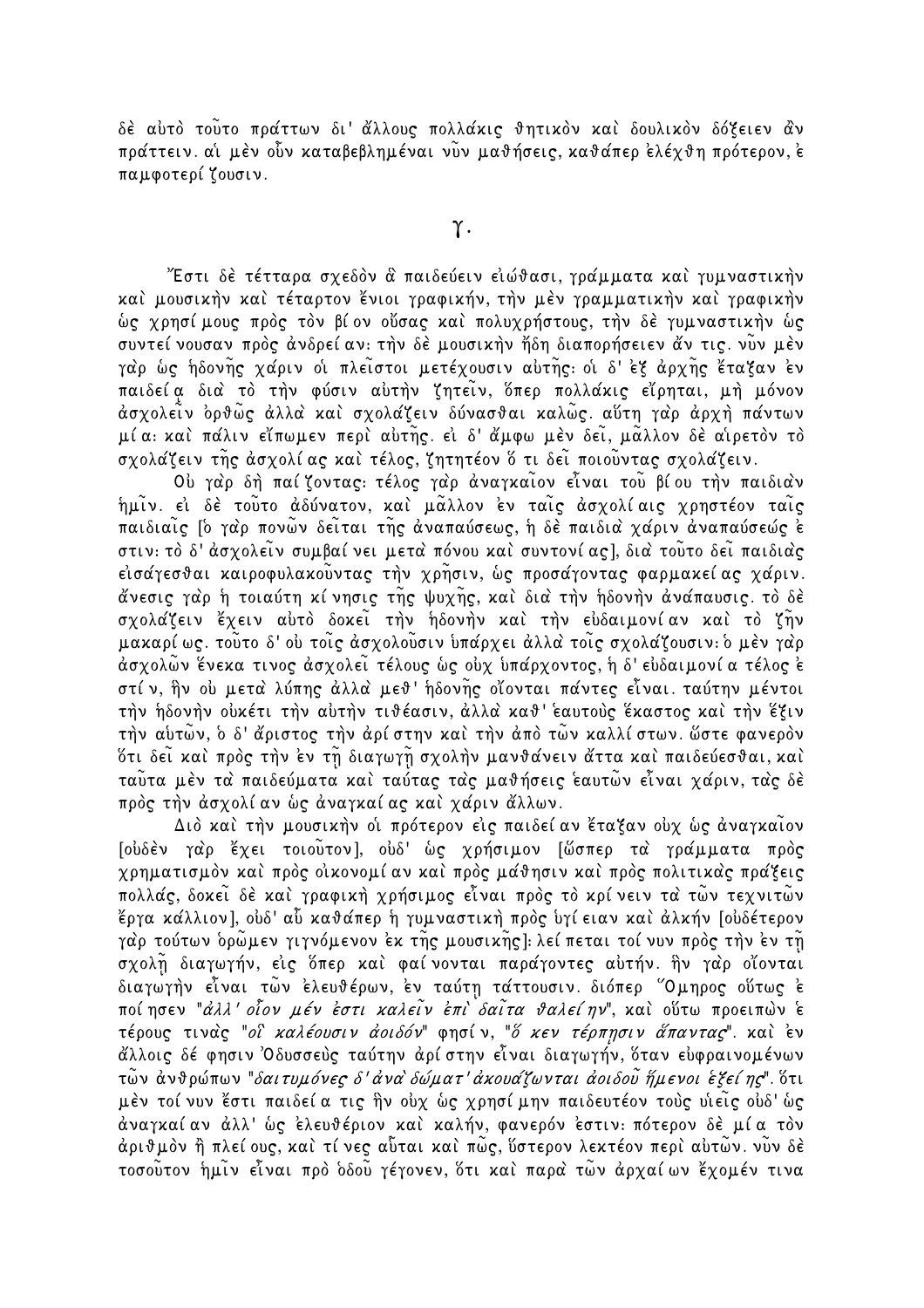μαρτυρίαν έκ τών καταβεβλημένων παιδευμάτων: ή γαρ μουσική τούτο ποιεί  $\delta \tilde{n} \lambda o \nu$ .

"Έτι δὲ καὶ τῶν χρησί μων ὅτι δεῖ τινα παιδεύεσθαι τοὺς παῖδας οὐ μόνον δια το χρήσιμον, οίον την των γραμμάτων μάθησιν, άλλα και δια το πολλας ε νδέχεσθαι γίγνεσθαι δι' αύτων μαθήσεις έτέρας, δμοί ως δε και την γραφικήν ούχ ίνα έν τοις ιδίοις ώνίοις μή διαμαρτάνωσιν άλλ' ὦσιν άνεξαπάτητοι πρός τὴν τὦν σκευῶν ὡνήν τε καὶ πρἆσιν, μᾶλλον δ' ὅτι ποιεῖ θεωρητικὸν τοῦ περὶ τὰ σώματα κάλλους. το δε ζητείν πανταχού το χρήσιμον ήκιστα άρμόττει τοίς μεγαλοψύχοις και τοις ελευθερί οις επει δε φανερον [το πρότερον τοις έθεσιν ή τὦ λόγω παιδευτέον εἶναι, καὶ περὶ τὸ σὦμα πρότερον ἢ τὴν διάνοιαν, δῆλον 'εκ τούτων δτι παραδοτέον τούς παιδας γυμναστική και παιδοτριβική: τούτων γαρ ή μέν ποιάν τινα ποιεί την έξιν του σώματος, η δέ τα έργα.

δ.

Νὗν μὲν οὗν αἱ μαλιστα δοκοὗσαι τῶν πόλεων ἐπιμελεἶσθαι τῶν παί δων αἱ μέν άθλητικήν έξιν εμποιούσι, λωβώμεναι τα τε είδη καὶ τὴν αὔξησιν τῶν σωμάτων, οί δέ Λάκωνες ταύτην μέν ούχ ήμαρτον την άμαρτίαν, θηριώδεις δ' άπεργάζονται τοις πόνοις, ως τουτο προς ανδρείαν μάλιστα συμφέρον. καί τοι, καθάπερ είρηται πολλάκις, ούτε πρός μίαν ούτε πρός μάλιστα ταύτην βλέποντα ποιητέον την επιμέλειαν: εί δε και προς ταύτην, ούδε τουτο εξευρίσκουσιν. ούτε γαρ εν τοις άλλοις ζώοις ούτε επι των εθνων δρωμεν την ανδρεί αν ακολουθούσαν τοις άγριωτάτοις, άλλα μαλλον τοις ημερωτέροις και λεοντώδεσιν ήθεσιν. πολλα δ' έστι τῶν εθνῶν α προς το κτεί νειν και προς την ανθρωποφαγί αν ευχερῶς έχει, καθάπερ τῶν περί τον Πόντον 'Αχαιοί τε καί Ήνίοχοι καί τῶν ἠπειρωτικῶν ε θνών έτερα, τα μεν δμοίως τούτοις τα δε μαλλον, α ληστρικα μέν έστιν, άνδρεί ας δ' ού μετειλήφασιν.

"Έτι δ' αύτους τους Λάκωνας Ισμεν, έως μεν αυτοί προσήδρευον ταίς φιλοπονί αις, υπερέχοντας των άλλων, νύν δε κάν τοις γυμνικοις άγωσι κάν τοις πολεμικοίς λειπομένους ετέρων: ού γαρ τώ τούς νέους γυμναζειν τον τρόπον τούτον διέφερον, άλλα τω μόνους μή προς άσκούντας άσκειν. ώστε το καλον άλλ' ού το θηριώδες δει πρωταγωνιστείν: ούδε γαρ λύκος ούδ' [ούδεν] των άλλων θηρί ων άγωνί σαιτο άν ούθένα καλόν κί νδυνον, άλλα μαλλον άνηρ άγαθός, οί δέ λίαν είς ταύτα άνέντες τούς παιδας, και των αναγκαίων απαιδαγωγήτους ποιήσαντες, βαναύσους κατεργάζονται κατά γε το άληθές, προς έν τε μόνον έργον της πολιτικης χρησί μους ποιήσαντες, και προς τούτο χείρον, ώς φησιν δ λόγος, ετέρων. δει δε ούκ εκ των προτέρων έργων κρίνειν, άλλ' εκ των νύν.

'Ανταγωνιστας γαρ τῆς παιδεί ας νῦν ἔχουσι, πρότερον δ' οὐκ εἶχον. ὅτι μὲν οὖν χρηστέον τη γυμναστικη, και πως χρηστέον, δμολογούμενόν εστιν, μέχρι μεν γαρ ήβης κουφότερα γυμνάσια προσοιστέον, την βίαιον τροφην και τους προς άναγκην πόνους απείργοντας, ίνα μηθεν εμπόδιον ή προς την αύξησιν: σημείον γαρ ού μικρόν ότι δύνανται τούτο παρασκευάζειν, εν γαρ τοις όλυμπιονί καις δύο τις άν ή τρείς εύροι τούς αύτούς νενικηκότας άνδρας τε και παιδας, δια το νέους άσκοῦντας ἀφαιρεἶσθαι τὴν δύναμιν ὑπὸ τῶν ἀναγκαί ων γυμνασί ων: ὅταν δ' άφ' ἥβης ἔτη τρία πρὸς τοις ἄλλοις μαθήμασι γένωνται, τότε ἁρμόττει καὶ τοις πόνοις και ταις άναγκοφαγί αις καταλαμβάνειν την εχομένην ηλικί αν: άμα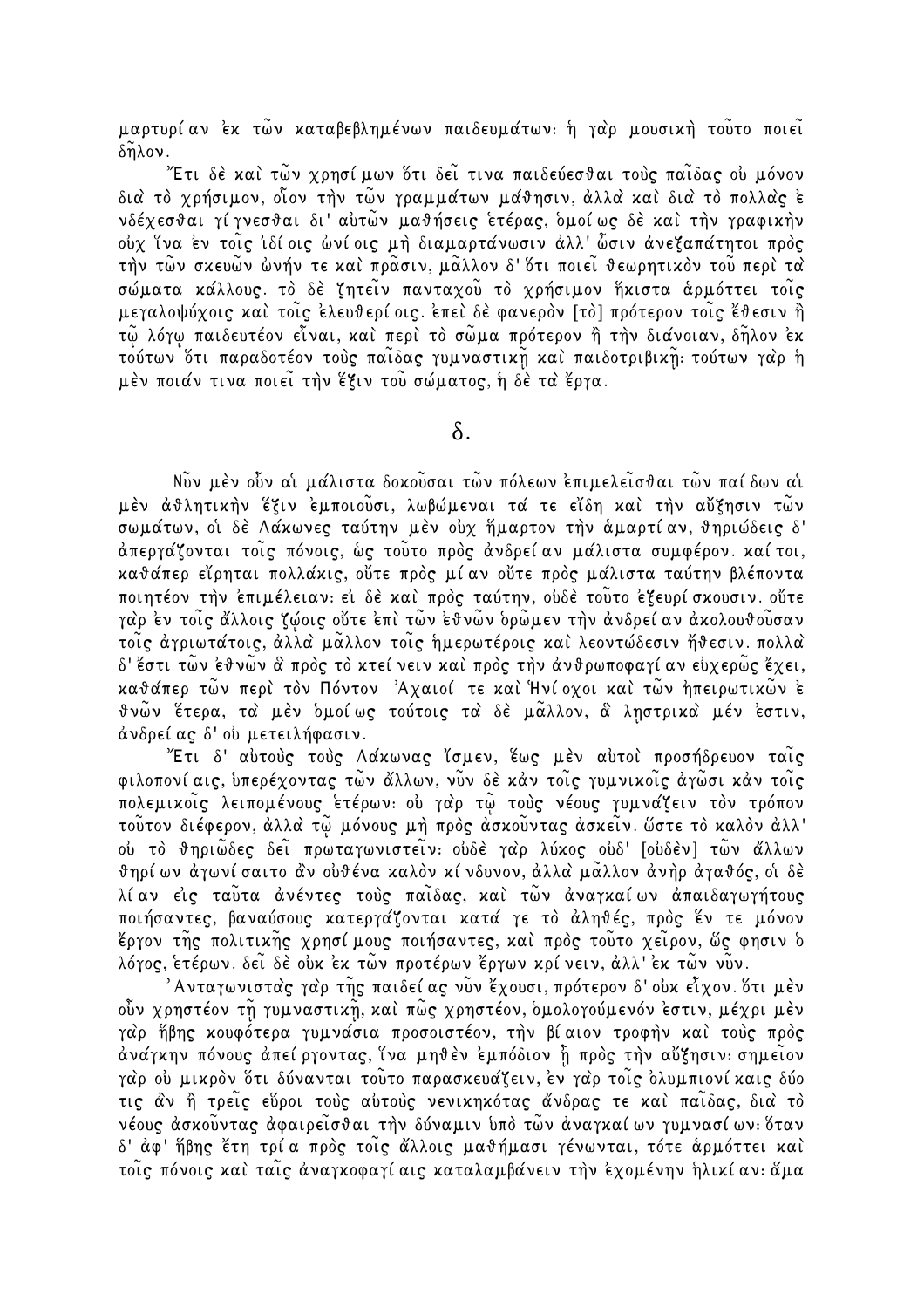γαρ τη τε διανοία και τώ σώματι διαπονείν ου δεί, τουναντίον γαρ εκάτερος άπεργάζεσθαι πέφυχε τὦν πόνων, εμποδίζων ο μεν του σώματος πόνος την διάνοιαν ο δε ταύτης το σώμα.

Περί δε μουσικής ένια μεν διηπορήκαμεν τω λόγω και πρότερον, καλώς δ' έχει και νύν αναλαβόντας αυτα προαγαγείν, ίνα ώσπερ ενδόσιμον γένηται τοις λόγοις ούς άν τις είπειεν αποφαινόμενος περί αυτής. ούτε γαρ τί να έχει δύναμιν ράδιον περί αυτής διελείν, ούτε τί νος δεί χάριν μετέχειν αυτής, πότερον παιδιάς ένεκα και άναπαύσεως, καθάπερ ύπνου και μέθης. ταυτα γαρ καθ' αυτα μεν ουδε τῶν σπουδαί ων, άλλ' ἡδέα, καὶ "άμα παύει μέριμναν", ὥς φησιν Εὐριπί δης: διὸ καὶ τάττουσιν αύτην και χρώνται πάσι τούτοις δμοίως, ύπνω και μέθη και μουσική: τιθέασι δε και την όρχησιν εν τούτοις, ή μαλλον οιητέον προς άρετήν τι τεί νειν τήν μουσικήν, ώς δυναμένην, καθάπερ ή γυμναστική τὸ σὦμα ποιόν τι παρασκευάζει, και την μουσικην το ήθος ποιόν τι ποιείν, εθίζουσαν δύνασθαι χαί ρειν όρθως, ή πρός διαγωγήν τι συμβάλλεται και πρός φρόνησιν και γαρ τουτο τρί τον θετέον τὧν ειρημένων.

Ότι μεν οὖν δεἶ τοὺς νέους μὴ παιδιᾶς ἕνεκα παιδεύειν, οὐκ ἄδηλον. οὐ γαρ παίζουσι μανθάνοντες: μετα λύπης γαρ ή μάθησις: άλλα μήν ουδέ διαγωγήν γε παισίν άρμόττει και ταις ηλικί αις αποδιδόναι ταις τοιαύταις [ούθενι γαρ ατελει προσήκει τέλος]. άλλ' ἴσως ἀν δόξειεν ἡ τῶν παί δων σπουδὴ παιδιᾶς εἶναι χαριν άνδράσι γενομένοις καὶ τελειωθεἶσιν. ἀλλ' εἰ τοῦτ' ἐστὶ τοιοῦτον, τί νος ἀν ἕνεκα δέοι μανθάνειν αὐτούς, ἀλλα μή, καθάπερ οι τῶν Περσῶν καὶ Μήδων βασιλεἶς, δι' <u>άλλων αὐτὸ ποιούντων μεταλαμβάνειν τῆς ἡδονῆς καὶ τῆς μαθήσεως; καὶ γαρ</u> άναγκαίον βέλτιον άπεργάζεσθαι τούς αύτό τούτο πεποιημένους έργον και τέχνην τῶν τοσοῦτον χρόνον ἐπιμελουμένων ὅσον πρὸς μαθησιν μόνον. ει δε δεῖ τα τοιαύτα διαπονείν αύτούς, και περι την των όψων πραγματεί αν αυτους άν δέοι παρασκευάζειν: άλλ' άτοπον. την δ' αύτην άπορίαν έχει και εί δύναται τα ήθη βελτίω ποιείν: ταύτα γαρ τί δει μανθάνειν αυτούς, άλλ' ουχ ετέρων ακούοντας όρθὦς τε χαίρειν καὶ δύνασθαι κρίνειν, ὥσπερ οἱ Λάκωνες; ἐκεῖνοι γαρ οὐ μανθάνοντες δμως δύνανται κρίνειν ορθώς, ώς φασι, τα χρηστα και τα μή γρηστα τῶν μελῶν.

0 δ' αύτος λόγος κάν ει προς εύημερί αν και διαγωγήν ελευθέριον χρηστέον αύτη: τί δει μανθάνειν αύτούς, άλλ' ούχ ετέρων χρωμένων άπολαύειν; σκοπείν δ' έξεστι την υπόληψιν ἣν έχομεν περὶ τῶν θεῶν: οὐ γαρ ὁ Ζεὺς αὐτὸς ἀείδει καὶ κιθαρίζει τοις ποιηταις, άλλα και βαναύσους καλούμεν τους τοιούτους και το πράττειν ούκ άνδρος μη μεθύοντος ή παίζοντος. άλλ' ίσως περι μεν τούτων ύστερον επισκεπτέον: ή δε πρώτη ζήτησίς εστι πότε-ρον ού θετέον είς παιδεί αν τήν μουσικήν ἢ θετέον, καὶ τί δύναται τῶν διαπορηθέντων τριῶν, πότερον παιδείαν ή παιδιαν ή διαγωγήν. ευλόγως δ' είς πάντα τάττεται και φαίνεται μετέχειν. ή τε γαρ παιδια χαριν αναπαύσεώς εστι, την δ' αναπαυσιν αναγκαίον ήδειαν είναι [της γαρ δια των πόνων λύπης ιατρεί α τίς εστιν], και την διαγωγην δμολογουμένως δεί μή μόνον έχειν τὸ καλὸν ἀλλα καὶ τὴν ἡδονήν, τὸ γαρ εύδαιμονείν εξ άμφοτέρων τούτων εστίν: την δε μουσικην πάντες είναί φαμεν τῶν ἡδίστων, καὶ ψιλὴν οὗσαν καὶ μετα μελωδίας φησὶ γοῦν καὶ Μουσαῖος εἶναι "βροτοίς ήδιστον άείδειν": διό καί είς τας συνουσίας και διαγωγας ευλόγως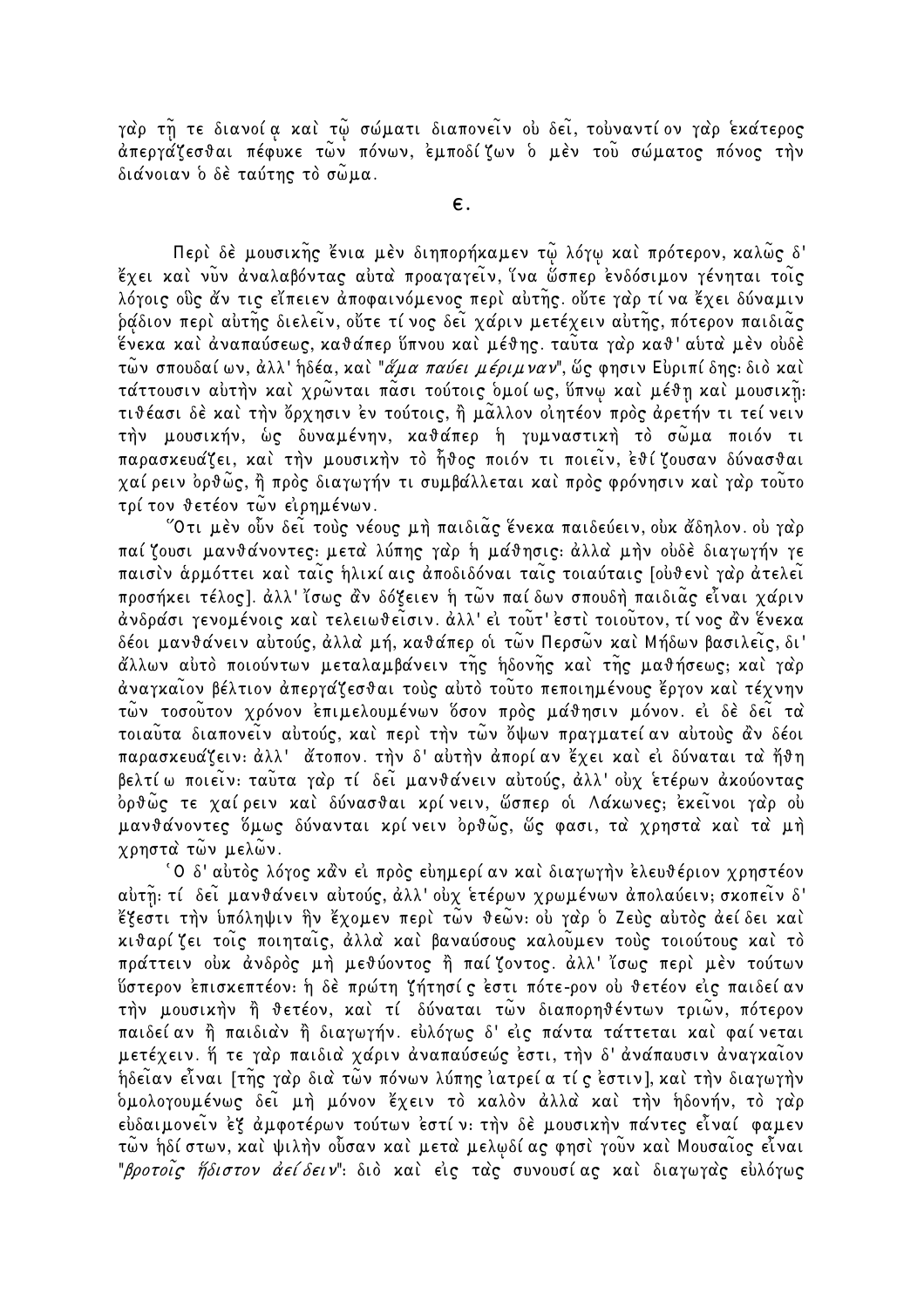παραλαμβάνουσιν αύτην ώς δυναμένην εύφραίνειν, ώστε και εντεύθεν άν τις υπολάβοι παιδεύεσθαι δείν αυτήν τους νεωτέρους. όσα γαρ άβλαβη των ηδέων, ου μόνον άρμόττει πρός το τέλος άλλα και πρός την αναπαυσιν.

'Επεὶ δ' ἐν μὲν τῷ τέλει συμβαίνει τοῖς ἀνθρώποις ὀλιγάχις γίγνεσθαι, πολλάκις δέ άναπαύονται και χρώνται ταις παιδιαις ούχ όσον επι πλέον άλλα καί δια την ηδονήν, χρήσιμον άν είη διαναπαύειν έν ταις άπό ταύτης ηδοναις. συμβέβηκε δε τοις άνθρώποις ποιεισθαι τας παιδιας τέλος: έχει γαρ ίσως ηδονήν τινα και το τέλος, άλλ' ου την τυχούσαν, ζητούντες δε ταύτην λαμβάνουσιν ώς ταύτην εκεί νην, δια το τῷ τέλει τῶν πράξεων ἔχειν δμοί ωμά τι. τό τε γαρ τέλος ούθενός των εσομένων γάριν αίρετόν, και αί τοιαύται των ηδονων ουθενός είσι τῶν ἐσομένων ἕνεκεν, ἀλλα τῶν γεγονότων, οἶον πόνων καὶ λύπης. δι' ἣν μεν οὖν αιτίαν ζητούσι την ευδαιμονίαν γίγνεσθαι δια τούτων των ηδονων, ταύτην εικότως άν τις υπολάβοι την αιτί αν: περι δε του κοινωνείν της μουσικης, ότι ου δια ταύτην μόνην, άλλα και δια το χρήσιμον είναι προς τας αναπαύσεις, ώς έοικεν.

Ού μήν άλλα ζητητέον μή ποτε τούτο μέν συμβέβηκε, τιμιωτέρα δ' αύτης ή φύσις έστιν ή κατα την ειρημένην χρεί αν, και δεί μη μόνον της κοινης ηδονης μετέχειν άπ' αύτης, ής έχουσι πάντες αΐσθησιν. έχει γαρ η μουσική τιν' ηδονην φυσικήν, διὸ πάσαις ἡλικί αις καὶ πἆσιν ἤθεσιν ἡ χρῆσις αὐτῆς ἐστι προσφιλής, άλλ' δράν εἴ πη καὶ πρὸς τὸ ἦθος συντεί νει καὶ πρὸς τὴν ψυχήν. τοῦτο δ' ἀν εἴη δηλον, εί ποιοί τινες τα ήθη γιγνόμεθα δι' αύτης. άλλα μην ότι γιγνόμεθα ποιοί τινες, φανερόν δια πολλών μέν και ετέρων, ούχ ήκιστα δε και δια των Όλύμπου μελών: ταύτα γαρ δμολογουμένως ποιεί τας ψυχας ενθουσιαστικάς, δ δ' ε νθουσιασμός του περί την ψυχην ήθους πάθος έστίν. έτι δε άκροώμενοι των μιμήσεων γίγνονται πάντες συμπαθείς, και χωρις των ρυθμων και των μελων αύτων. επεί δέ συμβέβηκεν είναι την μουσικήν των ηδέων, την δ' άρετην περί το γαί ρειν ορθώς και φιλείν και μισείν, δει δηλονότι μανθάνειν και συνεθί ζεσθαι μηθεν ούτως ως το κρίνειν ορθώς και το χαίρειν τοις επιεικέσιν ήθεσι και ταις καλαίς πράξεσιν.

"Έστι δὲ ὁμοιώματα μάλιστα παρα τας ἀληθινας φύσεις ἐν τοῖς ῥυθμοῖς και τοις μέλεσιν οργής και πραότητος, έτι δ' άνδρείας και σωφροσύνης και πάντων τῶν ἐναντίων τούτοις καὶ τῶν ἄλλων ἠθῶν [δῆλον δὲ ἐκ τῶν ἔργων: μεταβάλλομεν γαρ την ψυχην ακροώμενοι τοιούτων]: δ δ'εν τοις δμοί οις εθισμός του λυπείσθαι και χαίρειν εγγύς εστι τώ προς την αλήθειαν τον αυτον έχειν τρόπον [οΐον εἴ τις χαί ρει την εικόνα τινός θεώμενος μη δι' άλλην αιτί αν άλλα δια την μορφην αύτήν, άναγκαίον τούτω και αύτού εκεί νου την θεωρί αν, ού την εικόνα θεωρεί, ηδείαν είναι] συμβέβηκε δε των αισθητων εν μεν τοις άλλοις μηδέν υπάρχειν δμοί ωμα τοις ήθεσιν, οίον εν τοις άπτοις και τοις γευστοις, άλλ' έν τοις δρατοις ἠρέμα σχήματα γαρ ἔστι τοιαῦτα, ἀλλ' ἐπι μικρόν, και [οὐ] πάντες της τοιαύτης αισθήσεως κοινωνούσιν: έτι δέ ούκ έστι ταύτα δμοιώματα τῶν ἠθῶν, ἀλλα σημεῖα μᾶλλον τα γιγνόμενα σχήματα καὶ χρώματα τῶν ἠθῶν, και ταυτ' έστιν επί σημα έν τοις πάθεσιν.

Ου μήν άλλ' όσον διαφέρει και περι την τούτων θεωρίαν, δει μή τα Παύσωνος θεωρείν τούς νέους, άλλα τα Πολυγνώτου κάν εί τις άλλος των γραφέων ἢ τῶν ἀγαλματοποιῶν ἐστιν ἠθικός, ἐν δὲ τοις μέλεσιν αὐτοις ἔστι μιμήματα τῶν ἠθῶν. καὶ τοῦτ' ἐστὶ φανερόν: εὐθὺς γαρ ἡ τῶν ἁρμονιῶν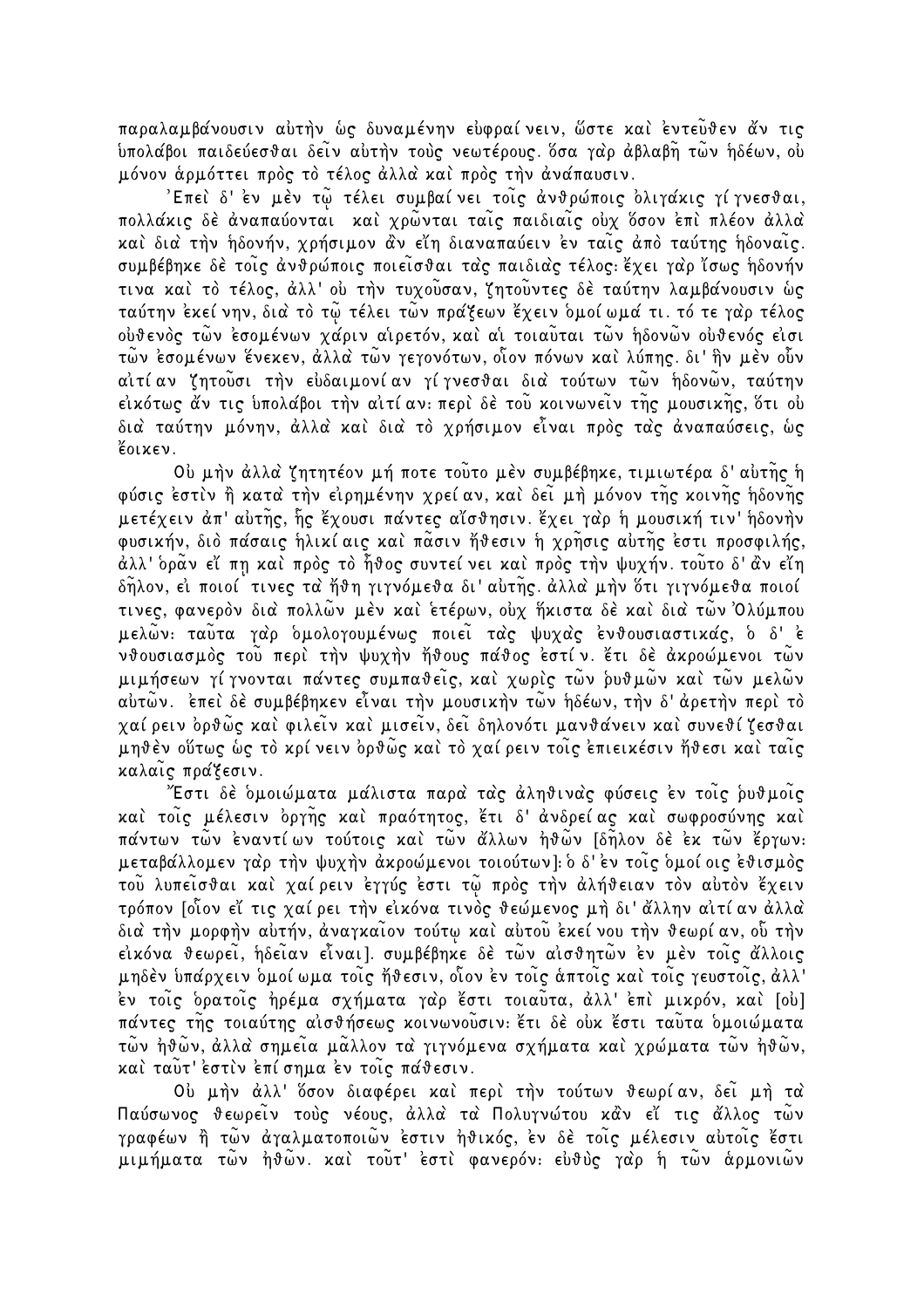διέστηκε φύσις, ώστε άκούοντας άλλως διατίθεσθαι και μη τον αυτον έχειν τρόπον πρός εκαστην αυτών, αλλα πρός μέν ενίας οδυρτικωτέρως και συνεστηκότως μάλλον, οίον πρός την μιζολυδιστι καλουμένην, πρός δε τας μαλακωτέρως την διάνοιαν, οίον προς τας ανειμένας, μέσως δε και<br>καθεστηκότως μάλιστα προς ετέραν, οίον δοκει ποιείν η δωριστι μόνη τῶν άρμονιών, ενθουσιαστικούς δ' ή φρυγιστί. ταύτα γαρ καλώς λέγουσιν οί περί την παιδεί αν ταύτην πεφιλοσοφηκότες: λαμβάνουσι γαρ τα μαρτύρια τῶν λόγων 'εξ αύτων των έργων, τον αύτον δε τρόπον έχει και τα περι τους ρυθμούς, οι μεν γαρ ἦθος ἔχουσι στασιμώτερον οἱ δὲ κινητικόν, καὶ τούτων οἱ μὲν φορτικωτέρας έγουσι τας κινήσεις οι δε ελευθεριωτέρας.

<sup>'</sup>Εκ μὲν οὖν τούτων φανερὸν ὅτι δύναται ποιόν τι τὸ τῆς ψυχῆς ἦθος ἡ μουσική παρασκευάζειν, ει δέ τούτο δύναται ποιείν, δήλον ότι προσακτέον και παιδευτέον έν αύτη τούς νέους. έστι δε άρμόττουσα πρός την φύσιν την τηλικαύτην ή διδασκαλία της μουσικης: οί μέν γαρ νέοι δια την ηλικίαν άνήδυντον ούθεν υπομένουσιν εκόντες, η δε μουσική φύσει τῶν ἡδυσμάτων 'εστίν. καί τις έοικε συγγένεια ταις άρμονίαις και τοις ρυθμοις είναι: διο πολλοί φασι τῶν σοφῶν οἱ μèν ἁρμονίαν εἶναι τὴν ψυχήν, οἱ δ' ἔχειν ἁρμονίαν.

 $\mathfrak{C}.$ 

Πότερον δε δεί μανθάνειν αύτους άδοντάς τε και χειρουργούντας ή μή, καθάπερ ήπορήθη πρότερον, νύν λεκτέον ούκ άδηλον δη ότι πολλην έχει διαφοραν πρός το γίγνεσθαι ποιούς τινας, εαν τις αυτός κοινωνή των έργων: εν γαρ τι των άδυνάτων ἢ χαλεπῶν 'εστι μὴ κοινωνήσαντας τῶν ἔργων κριτας γενέσθαι σπουδαί ους. άμα δέ και δεί τους παιδας έχειν τινα διατριβήν, και την Αρχύτου πλαταγήν οἴεσθαι γενέσθαι καλώς, ἣν διδόασι τοις παιδίοις, ὅπως χρώμενοι ταύτη μηδέν καταγνύωσι των κατα την σικίαν: ου γαρ δύναται το νέον ήσυχαζειν. αύτη μέν ούν έστι τοις νηπί οις άρμόττουσα των παιδί ων, ή δέ παιδεί α πλαταγή τοις μεί ζοσι των νέων. Ότι μέν ούν παιδευτέον την μουσικήν ούτως ώστε και κοινωνείν των έργων, φανερον εκ των τοιούτων.

Τὸ δε πρέπον καὶ τὸ μὴ πρέπον ταις ἡλικί αις οὐ χαλεπὸν διορίσαι, καὶ λύσαι πρός τούς φάσκοντας βάναυσον είναι την επιμέλειαν. πρώτον μέν γάρ, επεί του κρίνειν χαριν μετέχειν δει των έργων, δια τουτο χρή νέους μεν όντας χρησθαι τοις έργοις, πρεσβυτέρους δε γενομένους των μεν έργων άφεισθαι, δύνασθαι δέ τα καλα κρί νειν και χαί ρειν ορθως δια την μάθησιν την γενομένην έν τη νεότητι: περὶ δὲ τῆς ἐπιτιμήσεως ἥν τινες ἐπιτιμῶσιν ὡς ποιούσης τῆς μουσικής βαναύσους, ού χαλεπόν λύσαι σκεψαμένους μέχρι τε πόσου τών έργων κοινωνητέον τοις πρός άρετην παιδευομένοις πολιτικήν, και ποίων μελών και ποί ων ρυθμών κοινωνητέον, έτι δε εν ποί οις οργάνοις την μάθησιν ποιητέον, και γαρ τούτο διαφέρειν εικός. εν τούτοις γαρ ή λύσις εστι της επιτιμήσεως: ουδεν γαρ κωλύει τρόπους τινας της μουσικής απεργαζεσθαι το λεχθέν.

Φανερόν τοίνυν ότι δεί την μάθησιν αύτης μήτε εμποδίζειν πρός τας ύστερον πράξεις, μήτε τὸ σὦμα ποιεἶν βάναυσον καὶ ἄχρηστον πρὸς τας πολεμικας και πολιτικας άσκήσεις, πρός μέν τας μαθήσεις ήδη, πρός δέ τας γρήσεις ύστερον. συμβαίνοι δ' άν περί την μάθησιν, εί μήτε τα πρός τούς άγώνας τούς τεχνικούς συντεί νοντα διαπονοίεν, μήτε τα θαυμάσια και περιττα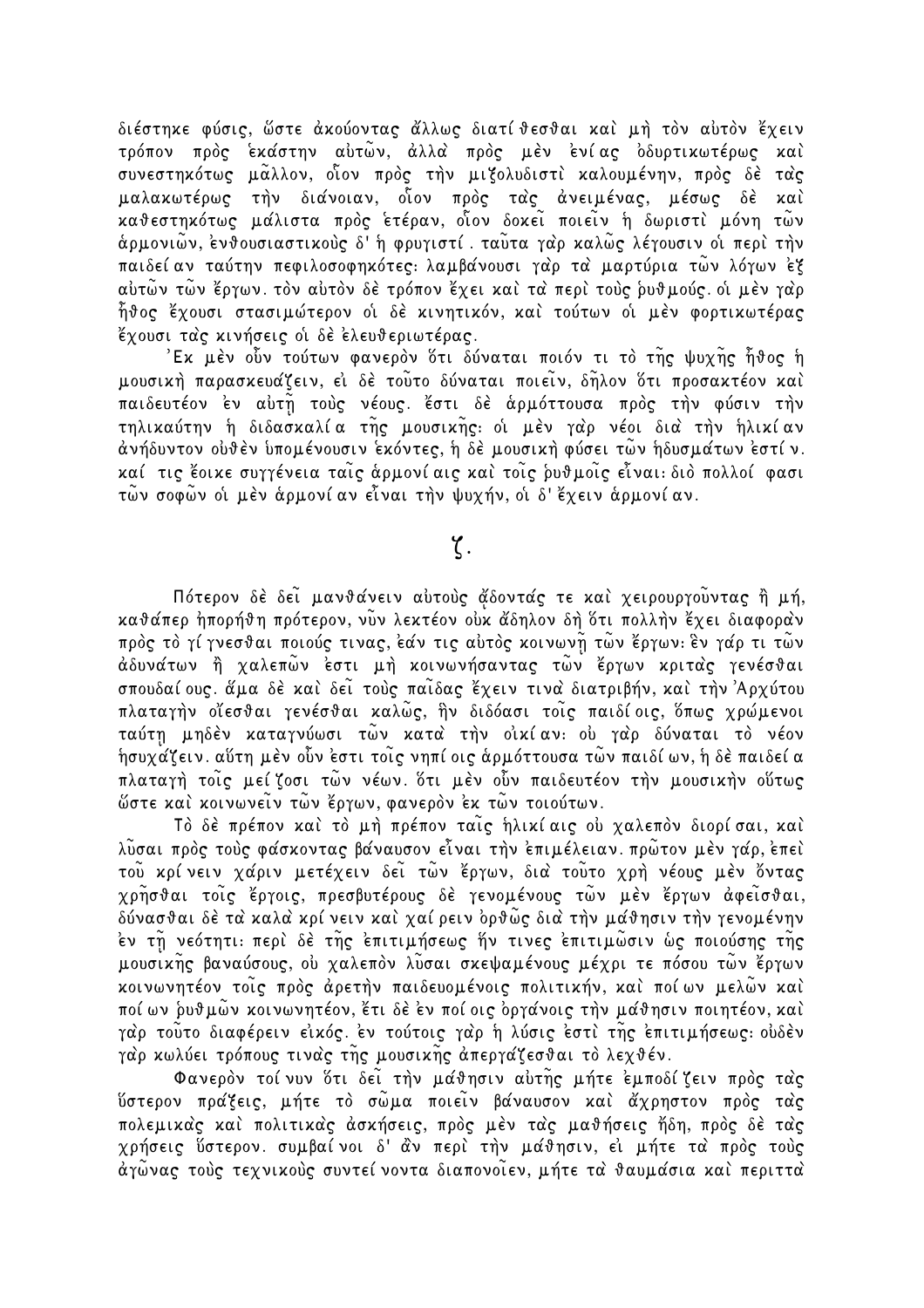τῶν ἔργων, α νῦν ἐλήλυθεν είς τους ἀγῶνας 'εκ δε τῶν ἀγώνων είς την παιδεί αν, άλλα τα [μή] τοιαῦτα μέχρι περ ἂν δύνωνται χαίρειν τοῖς καλοῖς μέλεσι καὶ ρυθμοίς, και μή μόνον τῷ κοινῷ τῆς μουσικῆς, ὥσπερ και τῶν ἄλλων ἔνια ζώων, έτι δε και πληθος ανδραπόδων και παιδίων.

Δήλον δέ έκ τούτων και ποίοις οργάνοις χρηστέον. ούτε γαρ αυλους είς παιδεί αν άκτέον ούτ' άλλο τι τεχνικόν όργανον, οίον κιθάραν κάν εί τι τοιούτον έτερον έστιν, άλλ' όσα ποιήσει τούτων άκροατας άγαθούς ή της μουσικης παιδεί ας ή της άλλης: έτι δε ούκ έστιν δ αύλος ήθικον άλλα μαλλον οργιαστικόν, ώστε πρός τούς τοιούτους αύτω καιρούς χρηστέον έν οίς ή θεωρία κάθαρσιν μαλλον δύναται ή μαθησιν. προσθώμεν δε ότι συμβέβηκεν εναντίον αυτώ προς παιδεί αν και το κωλύειν τῷ λόγψ χρησθαι την αΰλησιν. διο καλῶς ἀπεδοκί μασαν οί πρότερον αύτοῦ τὴν χρῆσιν ἐκ τῶν νέων καὶ τῶν ἐλευθέρων, καίπερ γρησάμενοι το πρώτον αύτώ, σχολαστικώτεροι γαρ γιγνόμενοι δια τας εύπορίας και μεγαλοψυχότεροι προς την άρετήν, έτι τε [και ] πρότερον και μετα τα Μηδικα φρονηματισθέντες έκ των έργων, πάσης ήπτοντο μαθήσεως, ούδεν διακρί νοντες άλλ' επιζητούντες. διό και την αύλητικην ήγαγον πρός τας μαθήσεις. και γαρ εν Λακεδαί μονί τις χορηγός αύτός η λησε τώ χορώ, και περι Αθήνας ούτως ε πεχωρί ασεν ὥστε σχεδὸν οἱ πολλοὶ τῶν ἐλευθέρων μετεἶχον αὐτῆς: δῆλον δὲ ἐκ του πίνακος δν ανέθηκε Θράσιππος Έκφαντίδη χορηγήσας. ύστερον δ' άπεδοκιμάσθη δια της πεί ρας αύτης, βέλτιον δυναμένων κρί νειν το προς άρετην καί τό μή πρός άρετήν συντείνον.

Όμοίως δέ καὶ πολλα τῶν ὀργάνων τῶν ἀρχαίων, οἶον πηκτίδες καὶ βάρβιτοι καὶ τα πρὸς ἡδονὴν συντεί νοντα τοις ἀκούουσι τῶν χρωμένων, επτάγωνα καί τρίγωνα καί σαμβύκαι, καί πάντα τα δεόμενα χειρουργικής επιστήμης. εύλόγως δ' έχει και το περι τῶν αὐλῶν ὑπο τῶν ἀρχαί ων μεμυθολογημένον. φασι γαρ δη την Αθηναν εύρουσαν αποβαλείν τους αυλούς ου κακώς μεν ούν έχει φάναι καὶ δια τὴν ἀσχημοσύνην τοῦ προσώπου τοῦτο ποιῆσαι δυσχεράνασαν τὴν θεόν: ού μήν άλλα μαλλον είκος ότι προς την διανοιαν ούθέν εστιν ή παιδεία της αύλήσεως, τη δε Αθηνα την επιστήμην περιτίθεμεν και την τέχνην. επει δε τῶν τε ὀργάνων καὶ τῆς 'εργασίας ἀποδοκιμάζομεν τὴν τεχνικὴν παιδείαν τεχνικήν δέ τίθεμεν τήν πρός τούς άγωνας: έν ταύτη γαρ ο πράττων ού της αυτού μεταχειρί ζεται χαριν αρετής, άλλα της των ακουόντων ηδονης, και ταύτης φορτικής, διόπερ ου τών ελευθέρων κρίνομεν είναι την εργασίαν, άλλα θητικωτέραν: και βαναύσους δη συμβαί νει γίγνεσθαι: πο-νηρός γαρ ο σκοπός πρός δν ποιούνται το τέλος: δ γαρ θεατής φορτικός ὢν μεταβάλλειν εἴωθε τήν μουσικήν, ώστε και τους τεχνί τας τους προς αυτον μελετωντας αυτούς τε ποιούς τινας ποιεί και τα σώματα δια τας κινήσεις.

η.

Σκεπτέον έτι περί τε τας άρμονίας και τους ρυθμούς, και προς παιδείαν πότερον πάσαις χρηστέον ταις άρμονίαις και πασι τοις ρυθμοις ή διαιρετέον, έπειτα τοις πρός παιδεί αν διαπονούσι πότερον τον αυτον διορισμον θήσομεν ή [τρί τον] δεῖ τινα ἕτερον. ἐπεὶ δὴ τὴν μὲν μουσικὴν ὁρὦμεν δια μελοποιί ας καὶ ρυθμών ούσαν, τούτων δ' εκάτερον ου δεί λεληθέναι τίνα δύναμιν έχει προς παιδεί αν, και πότερον προαιρετέον μαλλον την ευμελη μουσικην ή την εύρυθμον,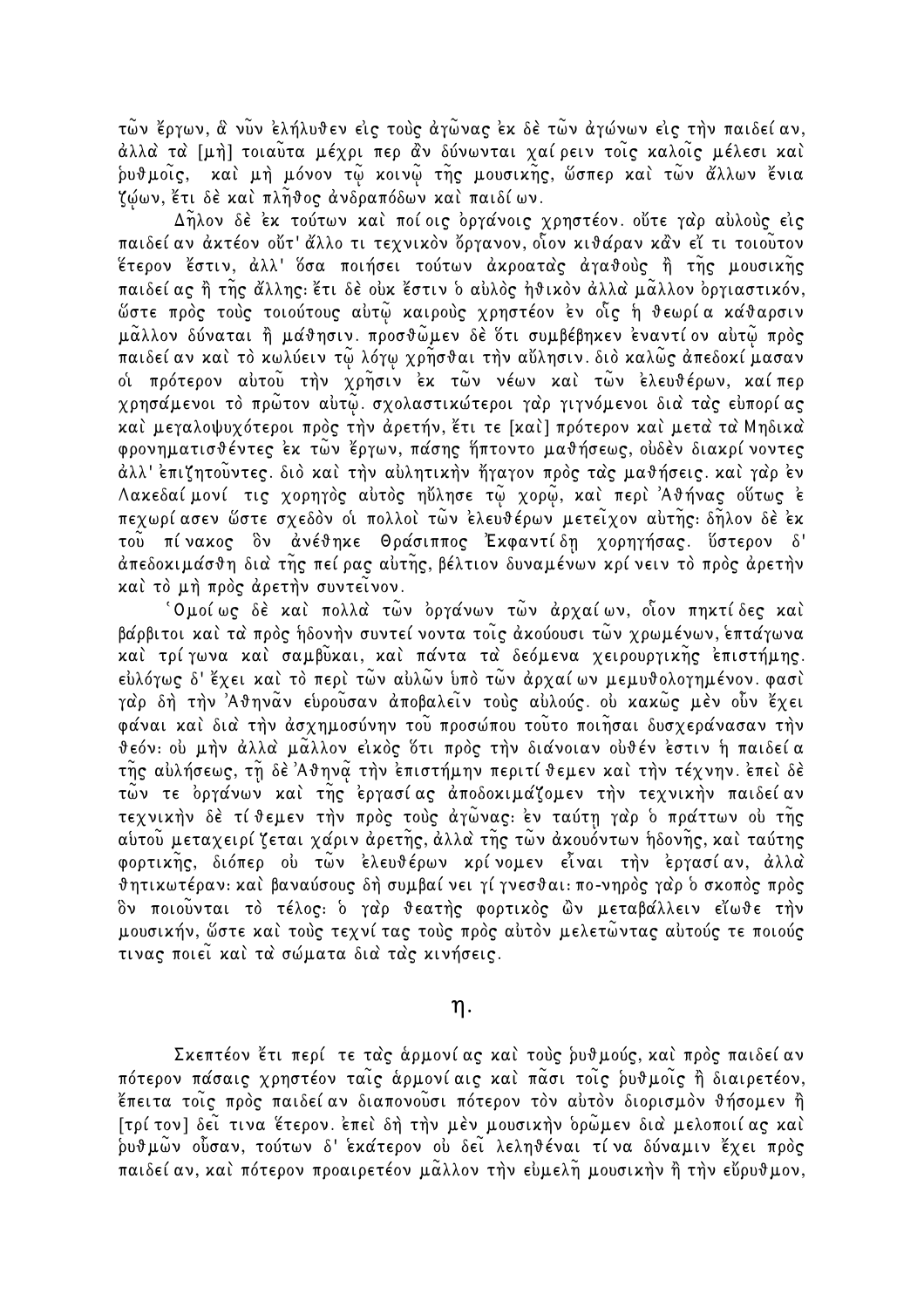νομί σαντες ούν πολλα καλώς λέγειν περι τούτων τών τε νύν μουσικών ενί ους και των έκ φιλοσοφίας δσοι τυγχάνουσιν έμπείρως έχοντες της περί την μουσικήν παιδείας, την μέν καθ' έκαστον ακριβολογίαν αποδώσομεν ζητείν τοις βουλομένοις παρ' έκεί νων.

Νὖν δε νομικώς διέλωμεν, τούς τύπους μόνον ειπόντες περί αυτών. επεί δε τὴν διαί ρεσιν ἀποδεχόμεθα τῶν μελῶν ὡς διαιροῦσί τινες τῶν ἐν φιλοσοφία, τα` μέν ήθικα τα δέ πρακτικα τα δ' ένθουσιαστικα τιθέντες, και τῶν ἁρμονιῶν την φύσιν την πρός έκαστα τούτων οικεί αν, άλλην πρός άλλο μέλος, τιθέασι, φαμέν δ' ού μιας ένεκεν ώφελεί ας τη μουσικη χρησθαι δείν άλλα και πλειόνων χάριν. και γαρ παιδεί ας ένεκεν και καθάρσεως - τί δε λέγομεν την κάθαρσιν, νύν μεν άπλώς, πάλιν δ' έν τοις περί ποιητικής έρουμεν σαφέστερον - τρίτον δέ πρός διαγωγήν πρός άνεσίν τε και πρός τήν της συντονίας ανάπαυσιν,

φανερόν ότι χρηστέον μέν πάσαις ταις άρμονί αις, ού τον αυτόν δέ τρόπον πάσαις χρηστέον, άλλα πρός μέν την παιδείαν ταις ηθικωτάταις, πρός δέ άκρόασιν ετέρων χειρουργούντων και ταις πρακτικαις και ταις ενθουσιαστικαις. δ γαρ περι ενίας συμβαίνει πάθος ψυχας ισχυρώς, τούτο εν πάσαις υπάρχει, τώ δε ήττον διαφέρει και τώ μαλλον, οίον έλεος και φόβος, έτι δ'ενθουσιασμός: και γαρ υπό ταύτης τῆς κινήσεως κατοκώχιμοί τινές εἰσιν, ἐκ τῶν δ'ἱερῶν μελῶν δρώμεν τούτους, όταν χρήσωνται τοις εξοργιαζουσι την ψυχην μέλεσι, καθισταμένους ώσπερ ιατρείας τυχόντας και καθάρσεως: ταυτό δή τούτο άναγκαίον πάσχειν και τους ελεήμονας και τους φοβητικους και τους δλως παθητικούς, τούς δ' άλλους καθ' όσον επιβάλλει των τοιούτων εκάστω, και πασι γίγνεσθαί τινα κάθαρσιν και κουφίζεσθαι μεθ' ηδονης. δμοίως δε και τα μέλη τα πρακτικα παρέχει χαραν άβλαβη τοις ανθρώποις.

Διό ταίς μέν τοιαύταις άρμονίαις και τοίς τοιούτοις μέλεσιν εατέον [χρησθαι] τούς την θεατρικήν μουσικήν μεταχειριζομένους άγωνιστάς: επεί δ' δ θεατής διττός, ο μέν έλεύθερος και πεπαιδευμένος, ο δε φορτικός έκ βαναύσων και θητών και άλλων τοιούτων συγκεί μενος, άποδοτέον άγωνας και θεωρίας και τοις τοιούτοις πρός άναπαυσιν: είσι δε ώσπερ αυτων αι ψυχαι παρεστραμμέναι τῆς κατα φύσιν ἕξεως - οὕτω καὶ τῶν ἁρμονιῶν παρεκβάσεις εἰσὶ καὶ τῶν μελῶν τα σύντονα και παρακεχρωσμένα, ποιεί δε την ηδονην εκάστοις το κατα φύσιν οικείον, διόπερ αποδοτέον εξουσίαν τοις αγωνιζομένοις προς τον θεατήν τον τοιούτον τοιούτω τινί χρησθαι τώ γένει της μουσικής. πρός δέ παιδεί αν, ώσπερ είρηται, τοις ήθικοις των μελων χρηστέον και ταις άρμονίαις ταις τοιαύταις. τοιαύτη δ' η δωριστί, καθάπερ είπομεν πρότερον: δέχεσθαι δε δει κάν τινα άλλην ήμἶν δοκιμάζωσιν οἱ κοινωνοὶ τῆς ἐν φιλοσοφία διατριβῆς καὶ τῆς περὶ τὴν μουσικήν παιδείας, δ δ' έν τη Πολιτεί α Σωκράτης ού καλώς την φρυγιστί μόνην καταλεί πει μετα της δωριστί, και ταύτα αποδοκιμάσας των οργάνων τον αυλόν. ἔχει γαρ τὴν αὐτὴν δύναμιν ἡ φρυγιστὶ τῶν ἁρμονιῶν ἥνπερ αὐλὸς ἐν τοἶς όργάνοις: άμφω γαρ όργιαστικα και παθητικά.

Δηλοί δ' ή ποίησις, πάσα γαρ βακχεία και πάσα ή τοιαύτη κίνησις μάλιστα τῶν ὀργάνων ἐστὶν ἐν τοις αὐλοις, τῶν δ' ἁρμονιῶν ἐν τοις φρυγιστὶ μέλεσι λαμβάνει ταὖτα τὸ πρέπον. [δηλοι δ' ἡ ποίησις,] οἱον ὁ διθύραμβος δμολογουμένως είναι δοκεί Φρύγιον. και τούτου πολλα παραδεί γματα λέγουσιν οι περὶ τὴν σύνεσιν ταύτην, ἄλλα τε καὶ ὅτι Φιλόξενος ἐγχειρήσας ἐν τῇ δωριστὶ ποιήσαι [διθύραμβον] τους Μυσους ουχ οίός τ' ήν, άλλ' υπο της φύσεως αυτης ε